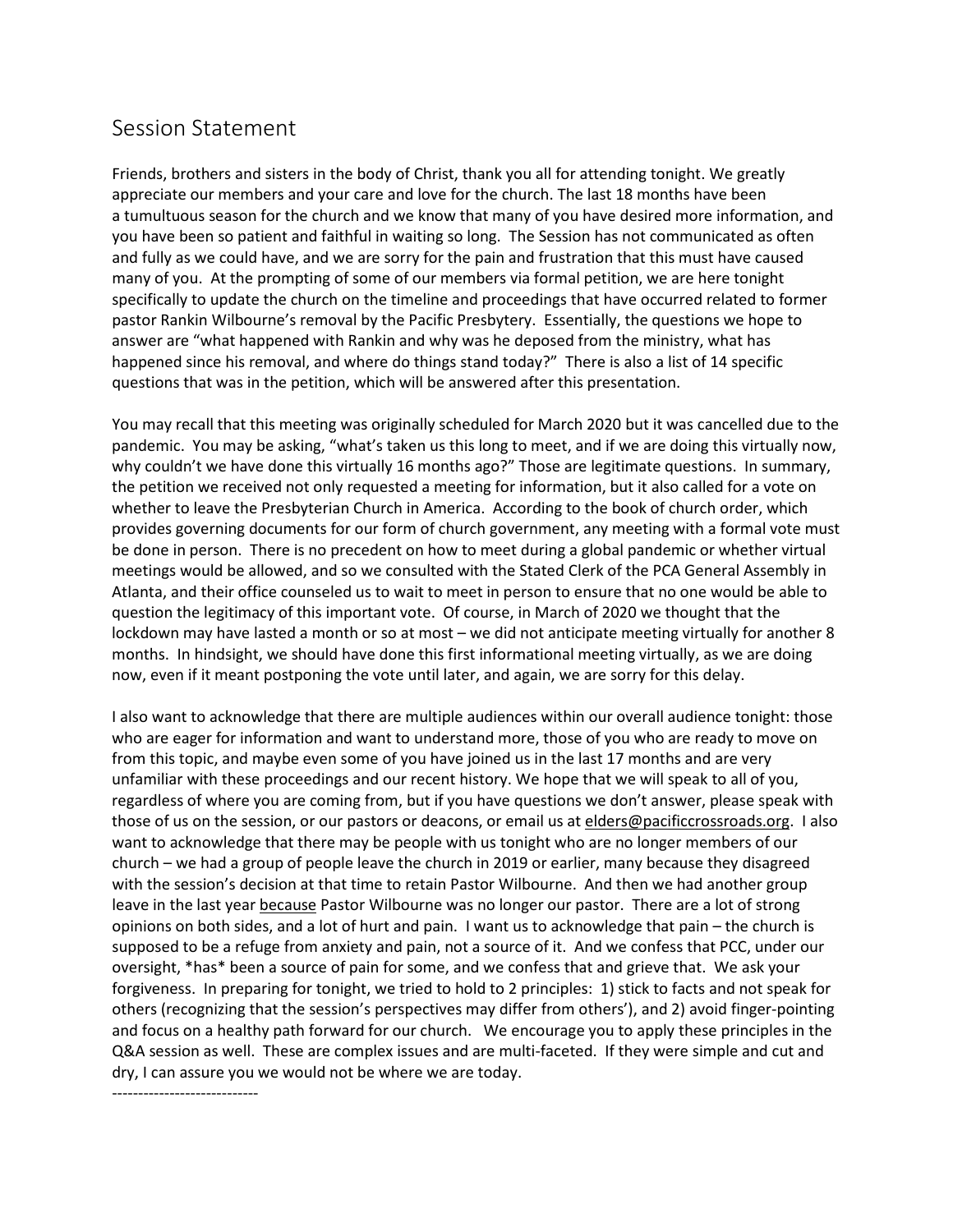The rest of this presentation will follow this outline: a brief reminder on the original judicial process regarding Pastor Wilbourne, the PCC Session and others' response to that process, subsequent judicial processes, the current state, and finally our conclusions. The Session stands unified behind these words and all members have reviewed them for honesty and clarity.

First, a brief refresher of the events that led up to the removal of Pastor Rankin Wilbourne. For several years the PCC Session attempted to handle concerns raised internally related to Pastor Wilbourne's interactions with staff members. These were primarily related to concerns around power dynamics, control, and how he treated some people in the office. In retrospect, the Session's methods of conflict resolution, reconciliation, and even discipline were disjointed, causing harm to all parties involved, and were not in keeping with the guidelines laid out by our denomination for handling issues with ministers. Some of you may not know this, but in the PCA, the senior pastor is not actually a member of our church. The senior pastor's church is the presbytery – this is the body to which he is accountable and the only body with the authority to discipline a senior pastor. So Rankin was not a member of PCC and the session should not have tried to address these concerns internally and impose discipline on him, which we did, in many ways, over many years. In hindsight, when concerns were first raised, Rankin should have gone to the presbytery himself, to help him address these concerns, and the session should have gone to the presbytery as well.

We want to pause here and acknowledge again and repent from the shortcomings and sins of the session collectively and individually. We failed in our obligations to uphold the governance that we swore to uphold in our roles as elders. We did not model the biblical process for reconciliation and handling conflict. And we elders sinned in our pride, leaning on our own competence and belief in our ability to handle these issues, for far too long, rather than seeking outside help from our own overseers. This harmed those who were affected by Pastor Wilbourne's sins, it caused chaos, confusion and anxiety in our church office, it harmed our church body as a whole, and it harmed Rankin and his wife, Morgen. It also created internal divisions in our session that severely hampered our ability to serve as shepherds. The Senior Pastor is supposed to be the moderator of our session, and we removed Rankin from this role, so we did not have a true leader, and as a result we often got bogged down in long meetings and endless debates, which often left our staff disheartened, confused and feeling unloved and undervalued. And we used up a lot of oxygen that could have been devoted to prayer and ministry. As a session, we were divided in what we knew and in how we believed the problems should be solved. We ask for forgiveness in all of these things, from those of you who are a part of our body, and from those who have left. We are committed to improving, and we have enlisted the help of Paul and other senior leaders in our denomination to train the session, and to help us learn and grow from these sins and failures, in order to serve you better in the future.

## I. The initial Investigation and Judicial Process

In 2019 the Pacific Presbytery, the regional governing body of which PCC is a member, received a formal accusation against Pastor Wilbourne. This was a letter that was reportedly signed by 36 former PCC members, including former staff members. To answer one common question: the PCC Session has never seen, nor will likely ever see, the full accusations or any investigation records from this phase. We have not seen the letter nor who signed it, as their names were kept confidential through the process. After receiving the letter, our local presbytery created a Judicial Commission to investigate the allegations and determine if there were sufficient grounds to bring formal charges, at which point they would proceed to a trial. The PCC Session was made aware of the investigation but was minimally involved in this process.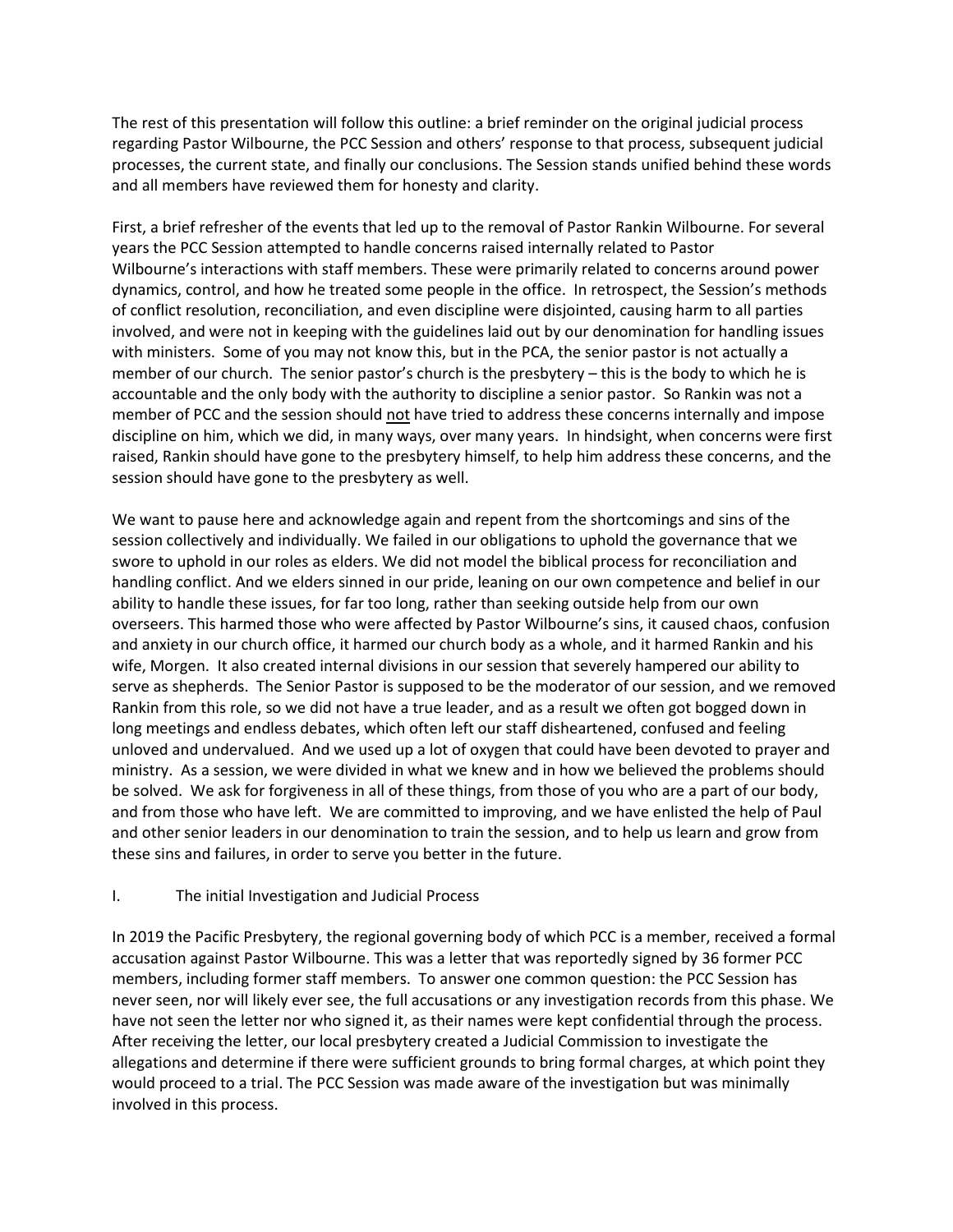The investigation took about three months, and while Rankin was aware of the investigation, he did not meet with the commission nor was he informed of the nature of the charges against him until the end of the investigation period, in January of 2020. When he met with the Judicial Commission then, Rankin acknowledged that he was guilty of many of the sins raised by the judicial commission, and so he decided to pursue what the BCO calls a "Case without Process", which you can read about in chapter 38 of the BCO. What this means is that instead of the court filing charges, and having to go through a trial, Rankin came forward as his own accuser – confessing a number of very specific sins and putting himself at the mercy of the court as to his judgment. Under this process, Rankin was required to draft a "statement of facts" which would be used by the court to determine his judgement, and that statement had to be approved by the court before he could submit it. So the judicial commission made sure that his confession statement adequately addressed the concerns they identified during their investigation, and the specific charges they were planning to bring against him.

One point I want to make here – we have heard some concerns that this was a plea bargain or some backroom confession designed to manipulate the process, and I can assure you that this is not accurate. You can obviously tell this from the judgment that was imposed that this was not the case, but just to clarify, when someone accuses themselves under BCO 38-1, they confess their sins without any knowledge or agreement of what discipline they might receive. They simply put their confession out there and let the court render judgment. A trial can get messy, with cross examination, a lot of contention, a lot of time and resources, and division, and as Rankin told me at the time, "I don't need to put our church through more pain and hurt – I am guilty of these things. I am. I can and should confess these." He had confessed many of these things to our church in the past, but now it was time for him to confess them to his church – the presbytery.

The Session was appropriately not a part of this decision, as it was Rankin's alone to make. There have been questions about how much the Session was aware of the sins confessed to in his statement and the time periods for these confessed sins. I want to be clear: the Session as a group aware of all of the sins and issues outlined in his confession. While we may not have been aware of every example he cited, we were collectively aware of most of them and were not surprised by any of the sins he confessed to nor examples he provided, nearly all of which were from several years ago. Many of these had been discussed at session meetings and other forums. In addition, we have since been able to review the draft charges that the presbytery was planning to file against him, and we can confirm that it largely lines up with his final statement of confession, and that there was nothing in there that was new to the session. As to the nature of his confessed sins - These were all related to his treatment of and personal interactions with people. Nothing was sexual, or related to substance abuse, or related to any sort of criminal activity, as some have asked. But we also acknowledge that because of the manner in which these and other complaints were investigated and handled by the session, two unfortunate things are indeed true: not all session members were aware of certain of these issues, and we do not believe all concerns were handled in a manner that was just, seeking the purity and peace of the church, and conclusive.

So back to the process - Rankin's confession obviated the need for a trial, and after hearing his confession along with a supplemental plan of repentance, the local presbytery moved immediately to decide the appropriate level of censure, if any. At this closed meeting in February of 2020, attended by a full quorum of PCC elders, the Presbytery voted to apply the censure of deposition, which is one of the most severe ministerial punishments available; it disqualifies a minister from serving in the denomination, and removes him from his church. While we had no expectations for the severity of the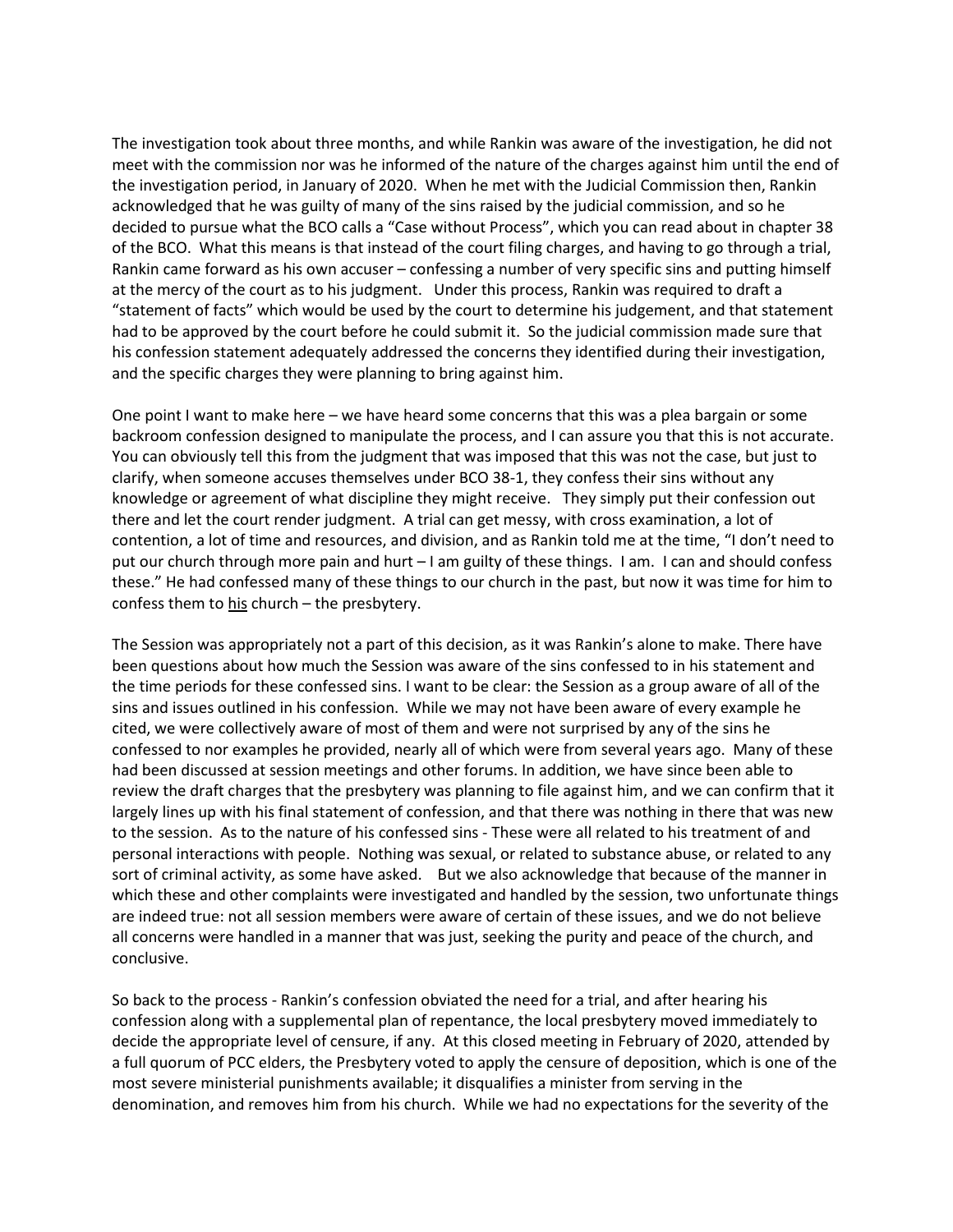censure ahead of time, we were all quite shocked by this decision. This ruling was announced at the February 16<sup>th</sup> Congregational Meeting, ending Pastor Wilbourne's time at PCC. This is effectively where we left you last with regards to this process, right before Covid hit.

## II. The Complaints

So, then what? How did the Session respond? You are aware of our efforts to ensure the preaching of the Word and shepherding of the flock, and we are so thankful for Bill Ingram, Shawn Gendall, a number of guest preachers, and our incredible staff for continuing to ensure that continuity of the church during a global pandemic and with a severe drop in our budget. But regarding Rankin's case, the Session chose to utilze the prescribed process in the book of church order to formally complain against the censure imposed on Rankin. As you heard earlier, the presbyterian form of government provides layers of oversight and checks and balances at each level to ensure good governance. The BCO provides a formal process of complaint for any person who believes a process or decision made by a ruling body is incorrect. To simplify, this is a form of an appeal. The PCC Session submitted a written complaint to our presbytery that outlined our concerns with the process and what we believed was an unfair outcome of the case. Rankin also filed a complaint, and a group of teaching elders filed a separate complaint. The complaints, while varied in their technicalities, were all consistent in the following themes:

> 1. The initial investigation was not handled in a way consistent with the BCO and that ensured justice for all parties involved.

2. The presbytery meeting where the censure was determined was improperly ordered, leading to a biased decision-making process that was not consistent with the Book of Church Order.

3. The level of censure was not consistent with the sins confessed to and was lacking in grace for a repentant sinner.

Just to avoid any confusion, our complaint did not suggest Rankin was innocent. He willingly confessed his sins, and he is guilty of them. Our complaint was against the process and the severity of the judgement rendered in that process.

Why did we complain? We had a few motivations that the Session prayerfully worked through before deciding to proceed. First, we wanted to ensure a fair and just process for Pastor Wilbourne and his family; we believed deposition was not appropriate for the sins he confessed. Second, we want to protect future PCC ministers, church planters, and other pastors in our presbytery from experiencing similar issues in future judicial processes. We hoped that our complaints could lead to improved processes in the future. And finally, we would like to see our presbytery (including ourselves) adopt an increasing posture of grace and humility, something we felt was lacking in the process. Like our church, our presbytery is inexperienced in matters like this, which is probably a good thing, but we want to see our presbytery function more smoothly and in accordance with our polity.

Complaints first go to the ruling court, so these went to our local presbytery last summer, where they were heard but were rejected. All of the complainants then chose to complain to the next higher court, in this case our denomination's Standing Judicial Commission (SJC), the highest court in the PCA. The Session chose not to discuss the complaint process openly with the congregation while it was ongoing. We felt this was dictated by the process, to keep all proceedings confidential until final rulings were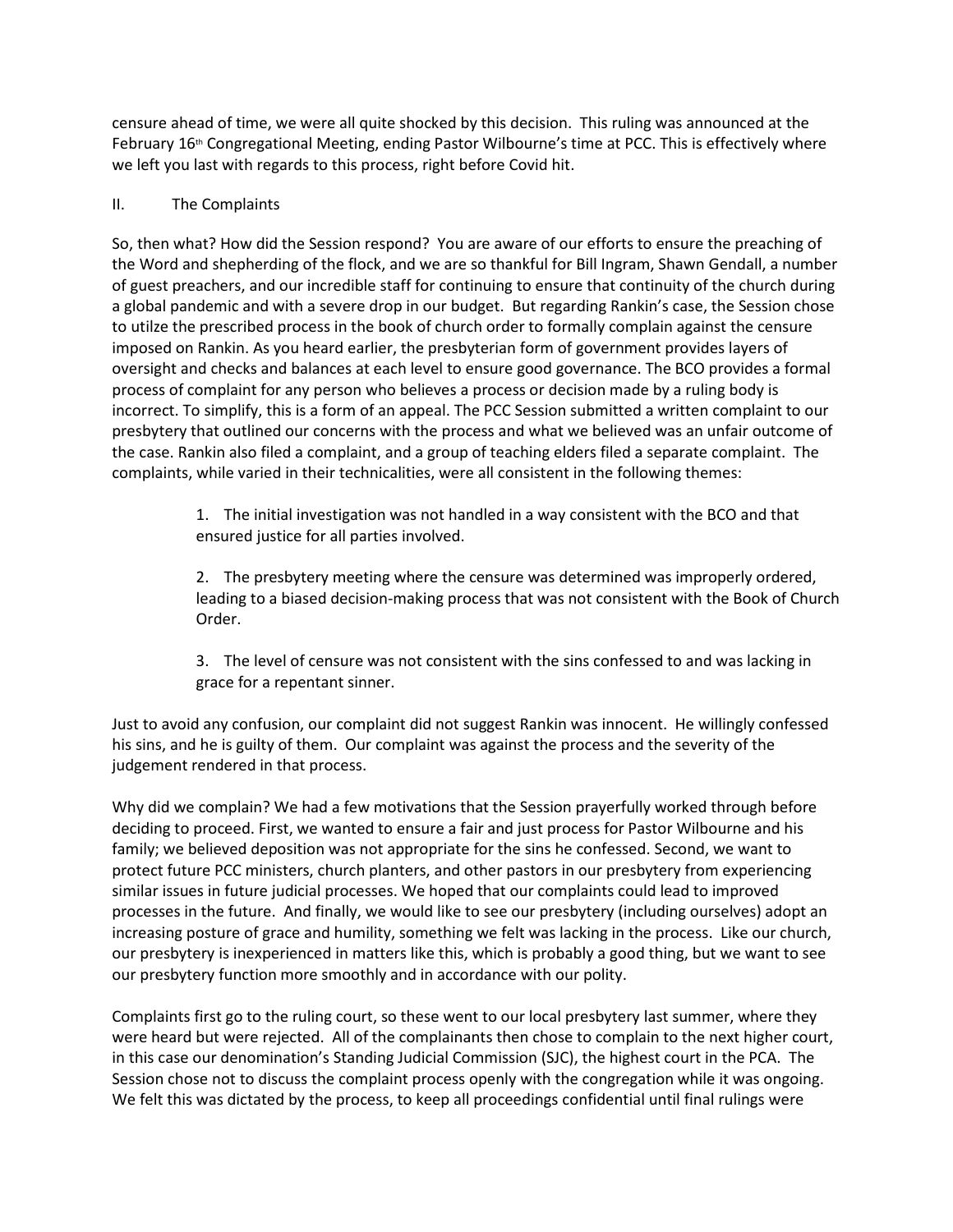made. And so from this standpoint, we did not have any information we could really share until now. The SJC is a slow body, similar to the US Supreme Court, that proceeds with caution through its docket. This past April, the Session and Presbytery received a preliminary ruling from the SJC panel assigned to the case; in short, the Panel sustained the complaints, meaning generally that it agreed with the crux of our concerns and recommended that Rankin's deposition be annulled, and it instead provided a reduced censure of Definite Suspension for the time already served. This ruling was then forwarded to the full SJC for final decision. The SJC had the option to re-hear the case but chose not to, and on July  $14<sup>th</sup>$  (last week) the full Standing Judicial Commission met to review the case, and the SJC confirmed the Panel ruling by a unanimous vote of 19-0. This final ruling changed the censure to definite suspension for time already served (so a 17 month suspension), and fully restored Rankin as a pastor and member in good standing in the PCA. The SJC Panel's ruling, kind of like a legal opinion from a court, highlights several areas where the presbytery's process was not in keeping with good judicial wisdom nor with the requirements in the BCO, and also confirms that the censure was inappropriately severe for the sins Rankin confessed.

Let me pause here and address some concerns that have been raised. Some people have said that Rankin got off on a technicality through this complaint process. But we urge you all to consider that he was publicly defrocked and removed from the ministry he had led in building over 13 years, he had to move his family out of Los Angeles where he met his wife and raised their family, and he served 17 months of definite suspension. This discipline was severe and painful. The SJC ruling did not say that he was innocent – it said that the process was improperly conducted, yes, but separately, it still imposed a 17 month suspension based on his confession. This was real discipline. Others have raised concerns that Rankin preached many times as a guest preacher at another church in Indiana, outside the PCA and so he was either not really disciplined, or not repentant, or both. First, that decision to preach was not up to us, nor our presbytery. Our session did not take any action to authorize or grant permission for him to preach at another church, as some have asked us, because this was not our decision to make – we did not have any authority over him. He had been deposed from the PCA and moved out of the area, and joined a new community in Indiana outside our denomination, and so the decision on whether to preach or not was up to his new Pastor and elders in his new church, which is outside the PCA. I did speak to him about this and encouraged him to share his full confession with the session of his new church, for them to consider, and he had already done this. We were in touch with his new pastor as well.

## III. Current State

Where does that leave us now? Let us answer an obvious question first: Pastor Wilbourne is not coming back to PCC. Both he and Morgen and our session agree that this would not be wise nor healthy, not for him and not for our church. Both sides want to move forward. In fact, after this final ruling was made, Rankin notified our presbytery that he was withdrawing as a member in good standing. As a result, his name has been removed from pacific presbytery's scrolls. We have stayed in touch with the Wilbournes through the last 18 months and we pray for continued healing for them, and that the Lord will continue to use them for his purposes. This effectively ends the judicial process for this presbytery. The case is closed, so to speak.

So what is next for us? Well, we would ask that you all pray for healing within our presbytery. This process has not been easy and has taken a toll on our relationships with some of our brothers in the presbytery. But we are encouraged - with Paul and others' help, the presbytery recently chose to seek out professional mediation for all parties involved in the complaints, in order to mend the relationships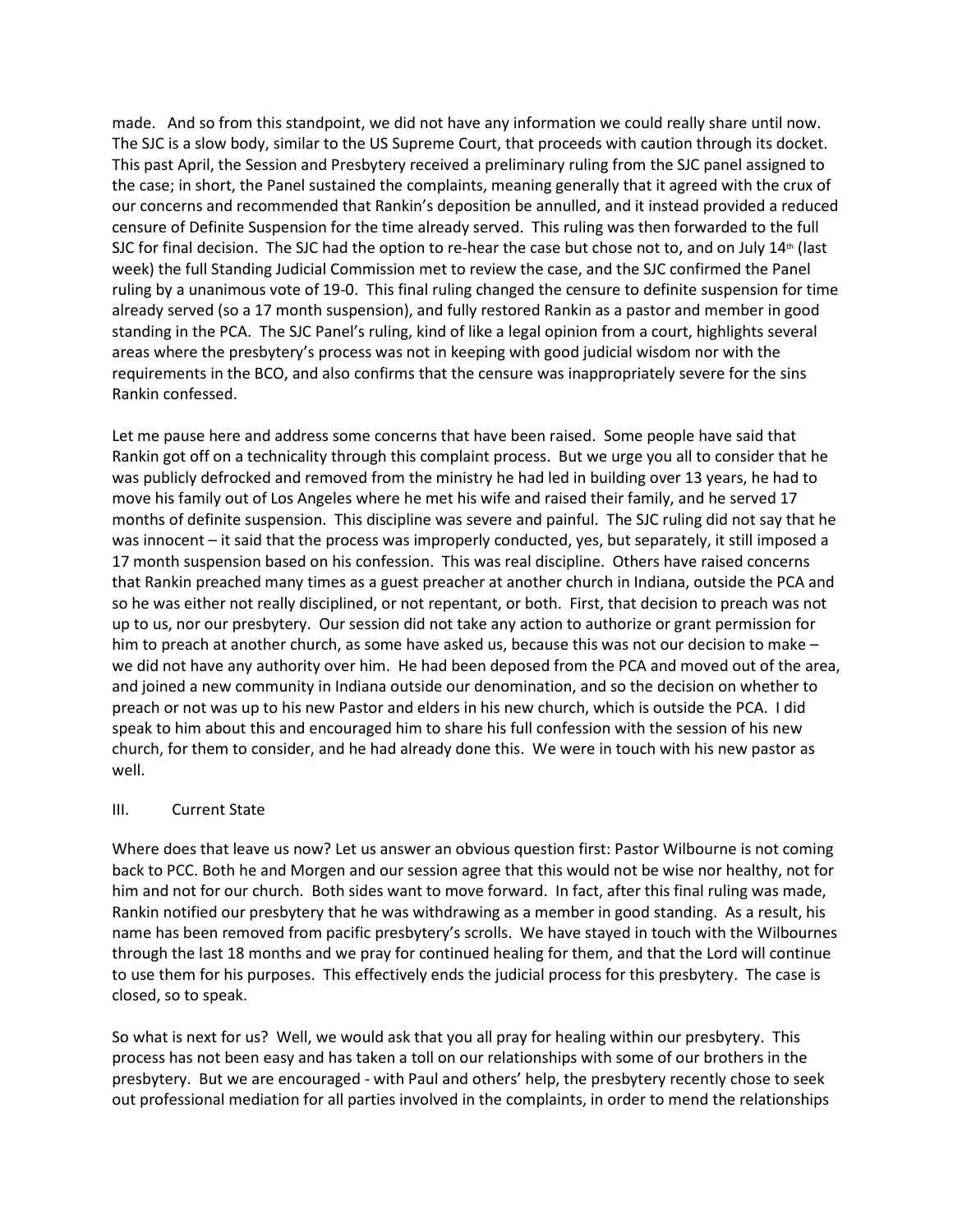within our presbytery among the pastors and ruling elders involved. We want to create healthy relationships going forward and are committed to doing so. We hope this is the first step.

Then there are questions about the impact this has had on our church body. It is obvious this has brought disharmony and angst into our community, and members and other attendees have left the church because of the decision. However, due to the ongoing pandemic it has been really difficult to parse the numerical attendance impact, nor do we think it is important to do so. We mourn the brothers and sisters that have left our body for these or other reasons during the last several years. We would love to see them all come back to the active fellowship of this body. We would welcome that. However, we know that most are committed to seeking, or have found, new church homes, and we rejoice for them as well. We pray for Christ's blessing on all these saints. In all these cases, we stand ready to pursue reconciliation and renewal with any and all, wherever and whenever possible. We know that this is possible in Christ and we want to seek this.

And so we look forward to a bright future for this congregation. We are excited about the shepherding and discipleship our pastors are leading us in, we are thirsty for more face-to-face community and worship as COVID restrictions hopefully ease, and we want to see Christ's kingdom expand in Los Angeles. We are excited about our mission and living out our vision statement, with all of you as partners.

We pray that this recounting of events from the session's perspective has been helpful to explain the processes that have occurred over the last year. Our goal in communicating our complaints is not to point fingers or to redirect blame, and I apologize if anyone feels I have done this. Rather, our goal is to provide you with the full history and to show how we are trying to engage in our denomination's governance, which we believe is a good thing, to ensure a just judicial process. We are thankful for our brothers within our local presbytery and at the national level who poured so much time into this case. We are thankful that some of you are here tonight and are leaning into paths of reconciliation. While painful for so many, we trust and believe in God's sovereignty – he is Lord of all of it, and despite our flaws and sins, he loves us completely. We can rest in that.

In closing, we want you to take away four key points:

1. Pastor Rankin did sin and hurt some people who worked with him. But we believe he is repentant, coming as his own accuser to the courts of the church to confess his sins and to publicly repent of them, and still following an ongoing plan of repentance with accountability to several experienced pastors who are walking with him on this path who we are in touch with. The Session believes his repentance is sincere and that deposition by the Pacific Presbytery was not warranted. This does not negate the impact that his sins had on those who were hurt by them.

2. As the Session, we believe that in our efforts to address concerns along the way with Pastor Rankin, we erred greatly by trying to solve our problems in-house. the correct process of involving the presbytery early is a healthier and required approach to address significant issues or concerns with a Senior Pastor, and to ensure we are following proper church governance. We will not make this mistake in the future.

3. We also confess to poorly executing our roles as overseers, apart from Rankin, creating a dysfunctional work environment in which we micromanaged too many things and did not